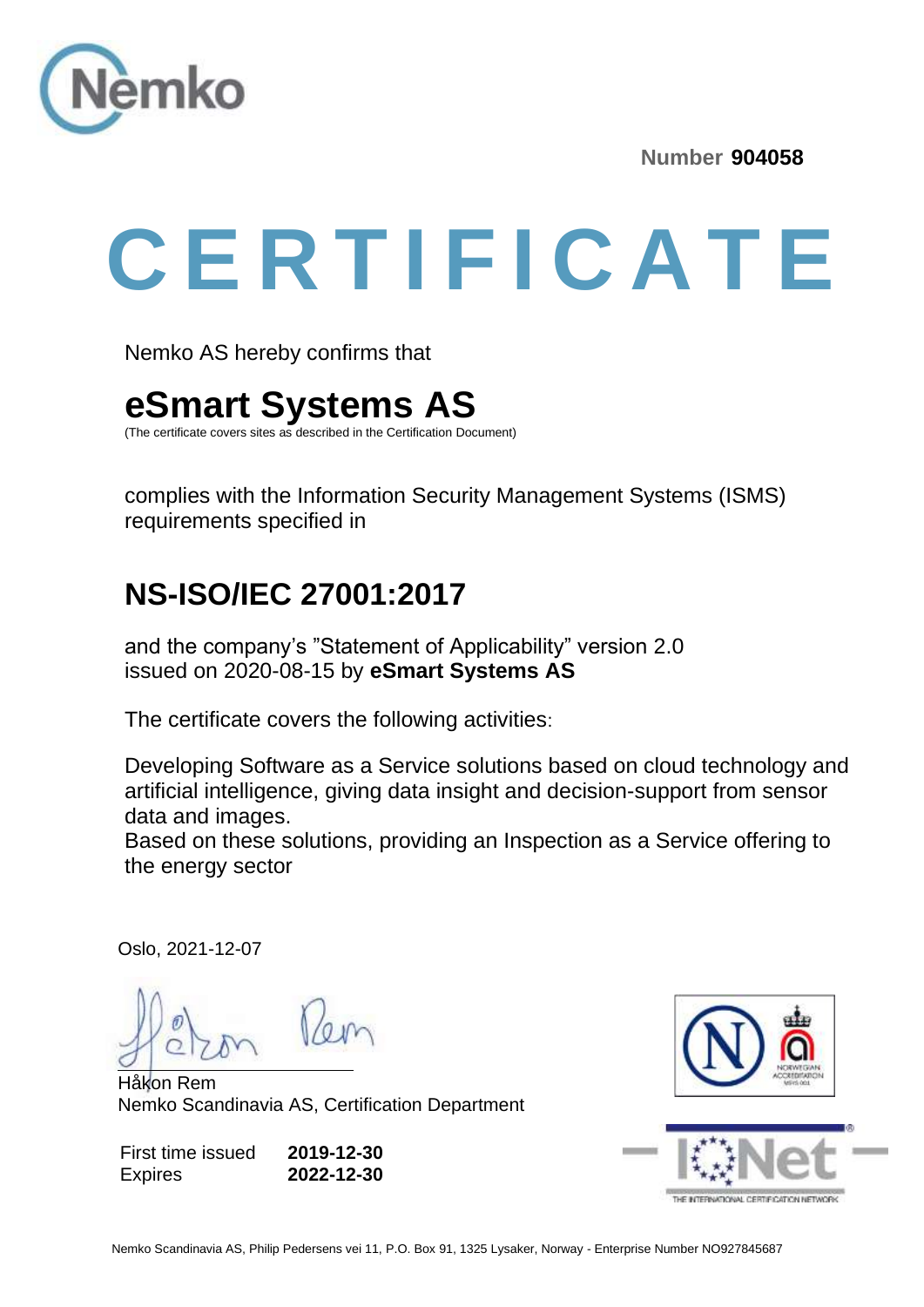

## C ertification document

Certification document no: 904058

Company name: eSmart Systems AS

Håkon Melbergs vei 16, 1783 Halden, Norway

The certification also covers the following departments: Head quarter, Håkon Melbergs vei 16, 1783 Halden, Norway Avdelings kontor: Stavanger (Verico), Professor Olav Hansens vei 7 A, 4068 Stavanger, Norway Avdelings kontor: Sandefjord (Verico), Østre Kullerød 5, 3241 Sandefjord, Norway Avdelings kontor: Skøyen Oslo, Norway Avdelings kontor: Stockholm, Sweden, C/o 7A Odenplan, Norrtullsgatan 6,11329 Stockholm, Sweden Avdelings kontor: Austin, Texas, USA, 11801 Domain Blvd, 3rd floor,Austin, Texas 78758 Avdelings kontor: Dreseden and Frankfurt, Germany, eSmart Systems c/o Regus, Altmarkt 10b, 01067 Dresden Avdelings kontor: Zeist, Netherlands, De Dreef 19, 3706 BR Zeist, The Netherlands eSmart Systems US INC, 405 114th Ave SE#100, Bellevue, WA 98004, USA eSmart Systems UK Ltd, 5 Elstree Gate, Elstree Way, Borehamwood Hertfordshire, WD6 1JD, England eSmart Systems Sweden AB, C/O Siffer Økonomi AS, Busterudgata 11, 1776 Halden, Norway eSmart Systems ApS, C/O NOVI, Niels Jernes Vej 10, 9220 Aalborg Øst, Denmark

The certification covers the following activities:

Developing Software as a Service solutions based on cloud technology and artificial intelligence, giving data insight and decision-support from sensor data and images. Based on these solutions, providing an Inspection as a Service offering to the energy sector

The certification according to NS-ISO/IEC 27001:2017 was initially granted on 2019-12-30 in accordance with rules and regulations laid down by Nemko AS and Norwegian Accreditation (NA) as defined on the contracts last page. Statement of Applicability (SoA), version 2.0 issued 2021-07-01.

The certification is granted under the condition that surveillance of the system is executed as a minimum once a year. The certificate expires 2022-12-30.

*\_\_\_\_\_\_\_\_\_\_\_\_\_\_\_\_\_\_\_\_\_\_\_\_\_\_*

Håkon Rem Nemko Scandinavia AS, Certification Department

Oslo, 2021-12-07 **Certificate number: 904058** First time issued: 2019-12-30 Expires: 2022-12-30